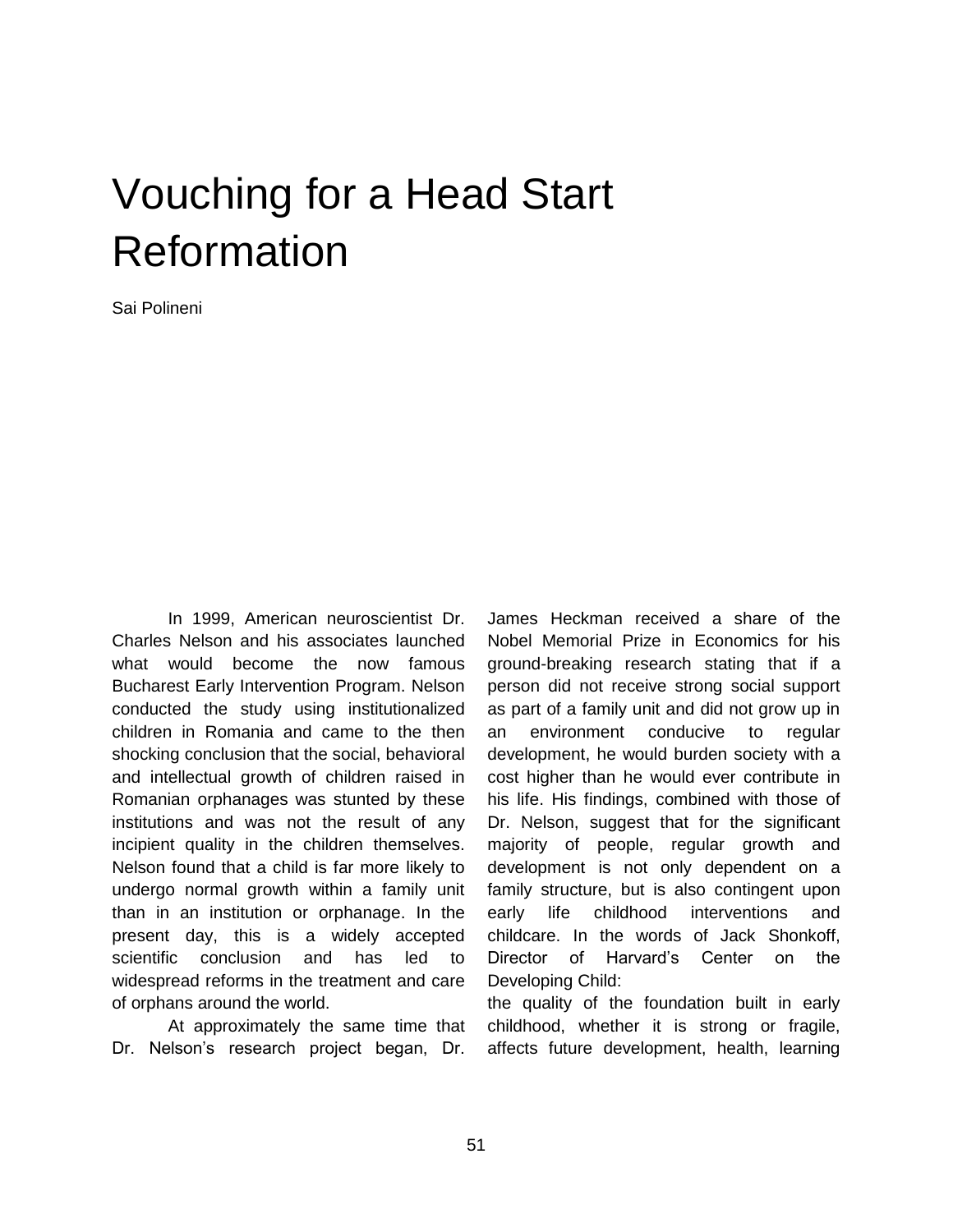and economic success. With a strong foundation, babies move easily through more and more complex learning stages. And "although it's never too late to learn new skills since the brain never stops developing, it's just harder and less effective to build on a weak foundation than it is to get development right the first time".<sup>9</sup>

The conclusions of Nelson and Heckman, combined with the work of many others, are a continuation of a national and international effort to restructure our orphanages and homes to better suit the proper developmental needs of children. In conjunction with these changes, the United States government has also increased its focus on improving early childhood education and interactions for those in communities usually bereft of these opportunities. One such program, Head Start, was created in 1965 to prepare low-income students for elementary school. It has evolved and changed over the last five decades and now faces a key juncture that will determine its future.

Most of the discussion about President Obama's newly released budget has focused on infrastructure, immigration, and tax rates while glancing over this key issue: early childhood programs. The budget proposes:

• \$75 billion for early childhood education through Pre-K for All, a 10-year proposal to develop and expand preschool offerings in states, including \$750 million for the Preschool Development Grants program — a \$500-million increase over the 2015 level;

- \$80 billion in increased funding for the Child Care Development Fund;
- \$1.5 billion in increased funding for the U.S. Department of Health and Human Services' Head Start program and Early Head Start-Child Care Partnerships, aimed at helping programs extend the school day and year for lowincome children who participate; and
- \$15 billion over the next 10 years to extend and expand evidencebased, voluntary home visiting programs that serve low-income children and their families.<sup>11</sup>

Since its inception, Head Start has been mired in controversies and debates based on political ideologies and questions of effectiveness. However, as more and more research has shown the importance of not only early education programs, but also developmental programs that focus on the social and environmental interactions of a child, policies have attempted to change the structure of the program to account for these necessities. This is clear in the Obama budget as funding is appropriated or increased for programs which on providing resources for children outside of the classroom. On the research and advice of groups such as the aforementioned Center on the Developing Child, many states have also made significant progress in funding and expanding their early childhood development programs.<sup>9</sup> Thus, programs such as Head Start are now responsible for not only providing help inside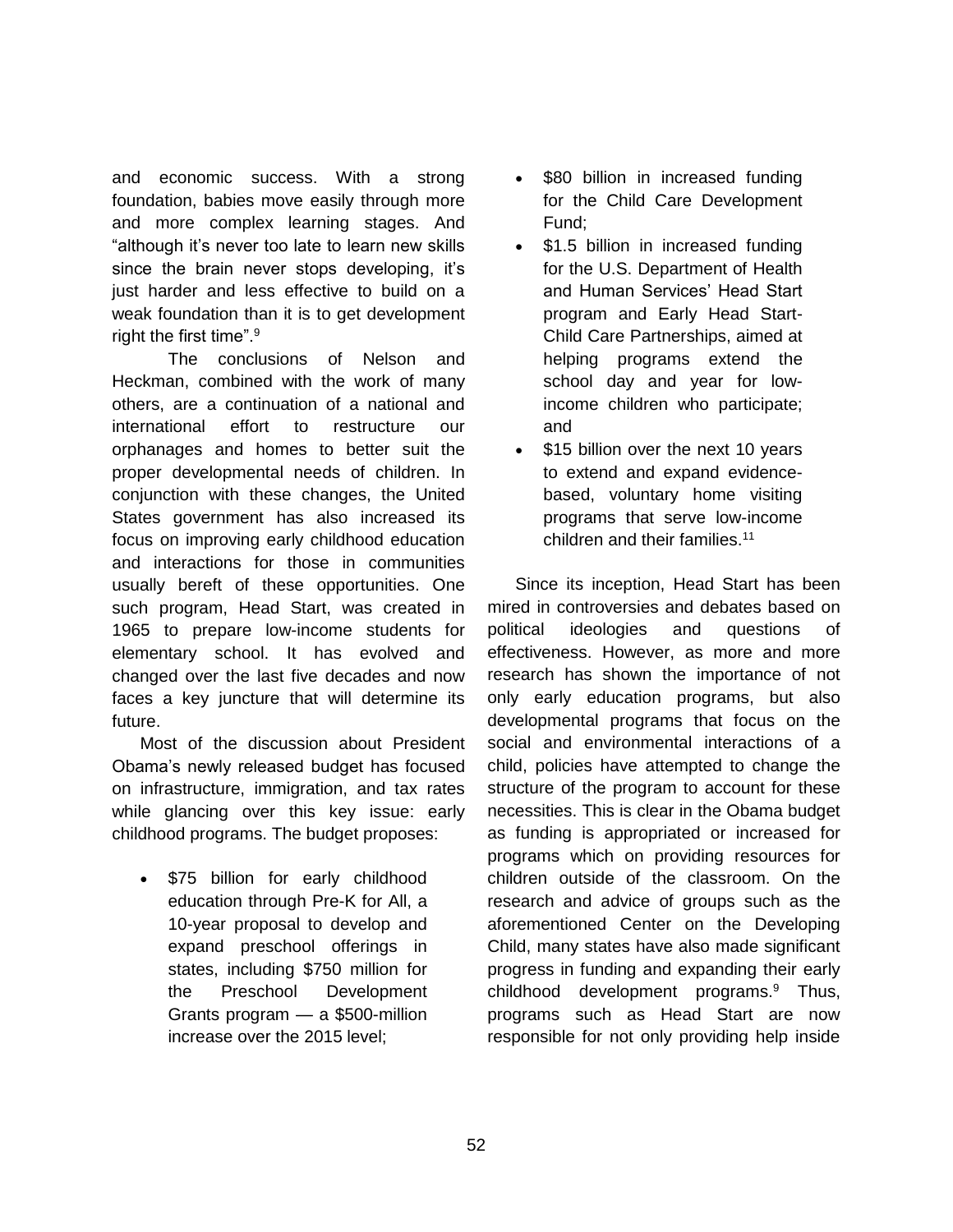the classroom for children from underserved communities but are also responsible for providing a stimulating environment outside the classroom.

So it proved to be a rather large disappointment when a 2010 a study conducted by the U.S. Department of Health and Human Services on the effectiveness of its largest preschool program, the highly politicized Head Start program, found that 1st grade students who came from an economically disadvantaged background and were enrolled in the Head Start program showed little to no greater cognitive, emotional, or social development than students from the same economic background who were not enrolled in the Head Start program.<sup>8</sup> As a response to this study and additional criticisms, the Obama has key changes in addition to the budgetary changes mentioned above.

The budget increases follow structural changes to Head Start and similar programs. In 2011, after a Congressional gridlock on education, President Obama announced a unilateral executive enforcement of a law which had been in the books since  $2007$ .<sup>11</sup> The law in question gave the Secretary of the Department of Health and Human Services the authority to force pre-kindergarten Head Start Centers which rank in the bottom 25% of programs to compete for funding. The rankings, which are based on teaching benchmarks determined by the Obama administration, are one manner of attempting to determine the effectiveness of programs and force those that do not meet the mark to improve. To understand the impact that enforcement of this law, in combination with increased funding to early childhood programs, it is first necessary to understand the research that makes early childhood intervention programs Head Start not only beneficial, but necessary.

The teaching benchmarks created by the administration to evaluate Head Start programs were in response to this study as an attempt to increase the quality of the Centers across the board. Much of the funding to early childhood intervention programs designated in the 2015 Obama Budget has line item funding designated for changes to current implementation policies and to a greater focus on involvement outside the classroom.<sup>11</sup> Similarly, the enforcement of the law requiring the worst Centers to compete for funding was in response to criticism stating that the quality of Head Start Centers was decreasing due to a lack of oversight and mismanagement. However, no matter how many evaluations are conducted and how many billions are sunk into such programs, the key to a more effective Head Start program that is capable of serving its purpose necessitates a foundational change to the structure of the entire system.

While the changes enacted by the Obama administration are a step in the right path to restructuring Head Start so as to realize its original goals, they still do not address the underlying structural deficiencies that have marred the program since its inception as part of the war on poverty. The current system follows a grant-based model in which certified early-childhood programs receive funding grants from the state or federal level. Thus, rather than being held accountable by the children and families they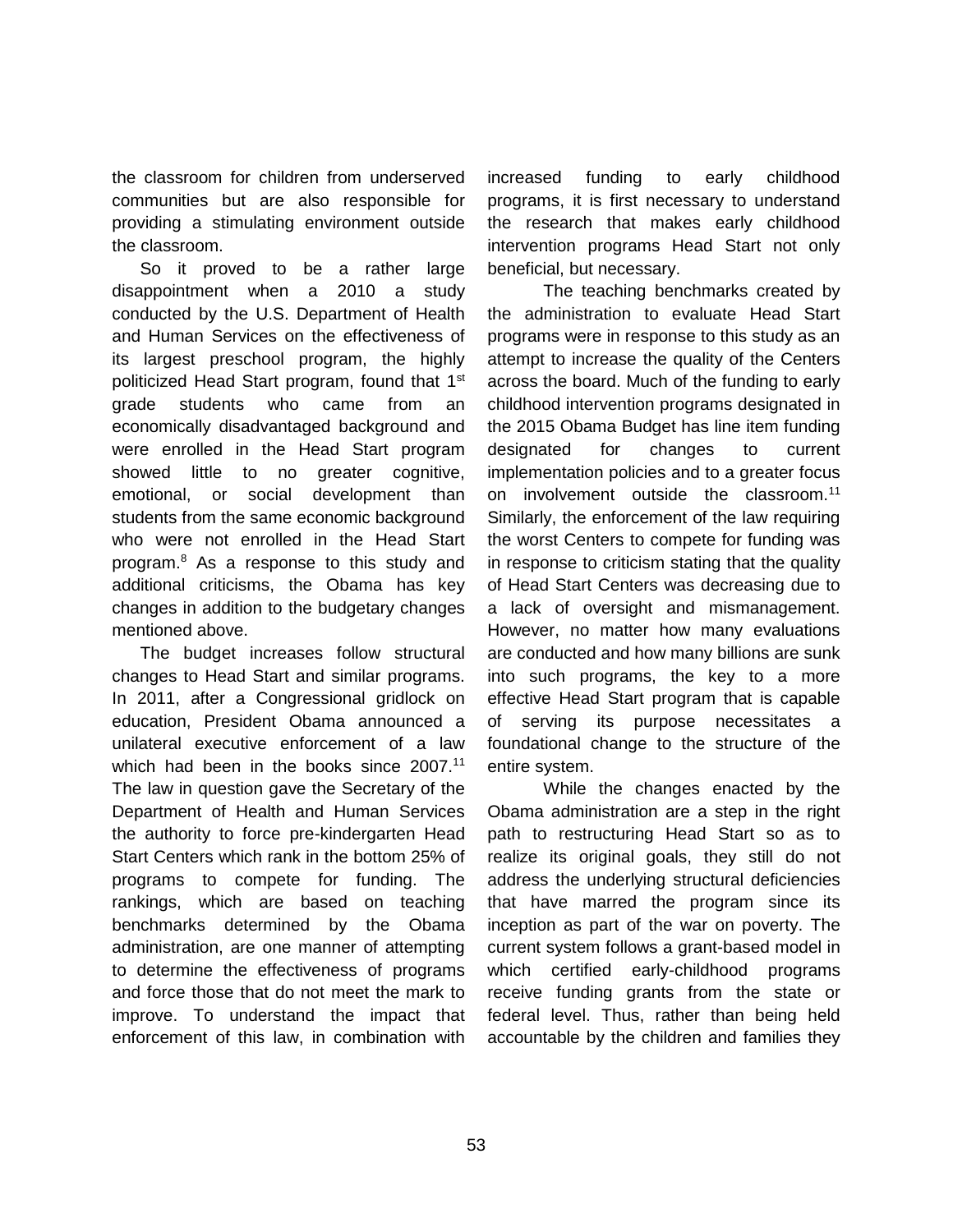are supposed to helping, these programs are held accountable to officials in the state or federal governments. The competitive environment fueled by a system reliant on grants results in limited communication and coordination between Centers. Furthermore, the introduction of benchmarks, though started with good intent, may further force Centers into becoming more concerned with governmental guidelines that have not been decidedly shown to be a reliable correlate for quality. These new regulations should be combined with a restructuring of the current system so that Centers are primarily held responsible by government administrators but rather by the people they are supposed to serve, the people in underserved communities.

This situation may be improved by replacing the current grant-based model with a family-based model, where each family receives a voucher for an allotment of money which they can then "cash in" at the program of their choice. While this is certainly not a novel idea, it has mostly been discussed as a possibility in K-12 education. If this method can be applied to childhood programs which focus on the years 1 through 5, a time shown by Dr. Nelson and Dr. Heckman to be the most critical for development, it may serve the dual purpose of streamlining the efficient use of funds while improving the effectiveness of the programs themselves. This change would alter the current status quo of only the bottom 25% of Centers having to compete for funds, to one in which all programs have to compete to gain customers.

Such a significant alteration of a decades-long program requires several key steps. The first is to continue the government's effort to fund programs that help disadvantaged kids both in and outside the classroom. The second would be to loosen the restrictions on Head Start Centers so that the ease with which new Centers which bring innovative, effective programs can form and grow is increased. If families are given the choice to choose amongst a multitude of programs within their community, it is likely that we would see Centers which do not receive enough enrollment, and thus, enough funding via vouchers, close down. This removes the current process of a lengthy governmental review process which results in possibly ineffective Centers being funding for far past necessary.

There are certainly weaknesses to a voucher-based system. For one, as it is now the responsibility of a parent to decide which programs and Centers are the best choice for their children, a voucher system would require an effort to educate parents on not only the importance of early-childhood programs but also how to determine how effective a program will be. Furthermore, a voucherbased system may be more expensive than the current grant-based system. The current grant-based system serves approximately 900,000 students from predominantly lowincome families at a cost \$7 billion a year.<sup>12</sup> However, the current system only serves around half of the potential enrollees. A voucher-based system may increase coordination and communication between Centers, something clearly lacking in the current model, and meet the needs for a larger percentage of the potential enrollee population. Additionally, the increased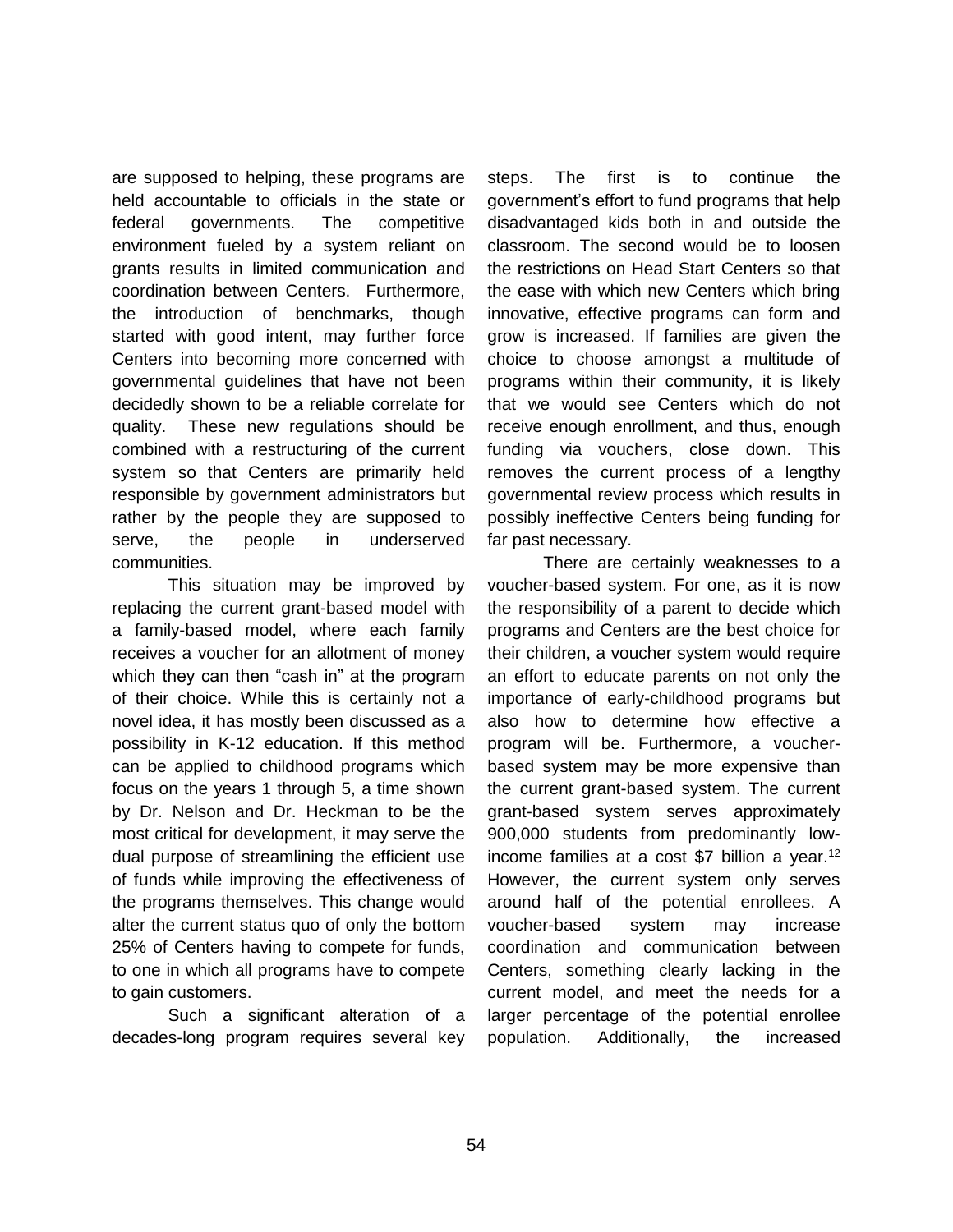efficiency that a voucher system would provide may help limit some of the bureaucratic impediments and costs that are hallmarks of the current system.<sup>14</sup> Similarly, as Dr. Heckman's research has shown, investment in the early life years of a child will result in far more economic value to society than noninvestment.

Such voucher-based systems have proven to be highly effective both domestically and internationally. Within the United States, a CDC report on improving social environments in communities based its recommendation of center-based, voucher-dependent early childhood development interventions on the success of experimental voucher systems for such programs in the local communities they had reviewed. Internationally, while many of the Latin American early childhood programs were based off the American system, they have a few distinct differences. For example, for the most part, Latin American equivalents of the Head Start system "are implemented through home-based or community/clinicbased services."<sup>3</sup> This has allowed these countries, and similar programs in the Caribbean, to claim some of the highest enrollment and needs met rates of any such programs in the world. Similarly, the Scandinavian nations are routinely listed among the highest performing countries in regards to childhood care and development according to the Child Development Index and other evaluative tools.<sup>7</sup> While they are unique in that they are welfare states and all children are guaranteed certain educational and social programs, that only mean the costs of such programs are covered by the state. They still employ a system similar to a voucher-based system in order for families to choose in which program to enroll their children.<sup>6</sup> This has resulted in one of the most efficient and effective early childhood development systems in the world, a system where new research on childhood development is rapidly assimilated and implemented.

Ultimately, it is widely recognized that the years before a child even enters  $1<sup>st</sup>$  grade are the most important years for a child's development. The federal government has invested in programs such as Head Start to ensure the proper development of children from underserved populations. These programs have run into two problems: (1) a lack of coordination and influence outside the classroom and (2) not being held responsible for the people they serve. The Obama administration has recognized these issues and attempted to correct them by imposing benchmarks and increasing funding. While these initiatives help in some degree, to truly address the structural issues with the Head Start program, we need to give families the power to choose, rather than imposing choices made by the federal government. This may be achieved through a voucher-based system.

2. "Brain Development & Early Behaviours | Alberta Family Wellness Initiative," Brain Development & Early Behaviours | Alberta Family Wellness Initiative, Web (Accessed February 9, 2015).

<sup>1.</sup> Anderson, Laaurie, "The Effectiveness of Early Childhood Development Programs," January 1, 2003, Web (Accessed February 9, 2015).